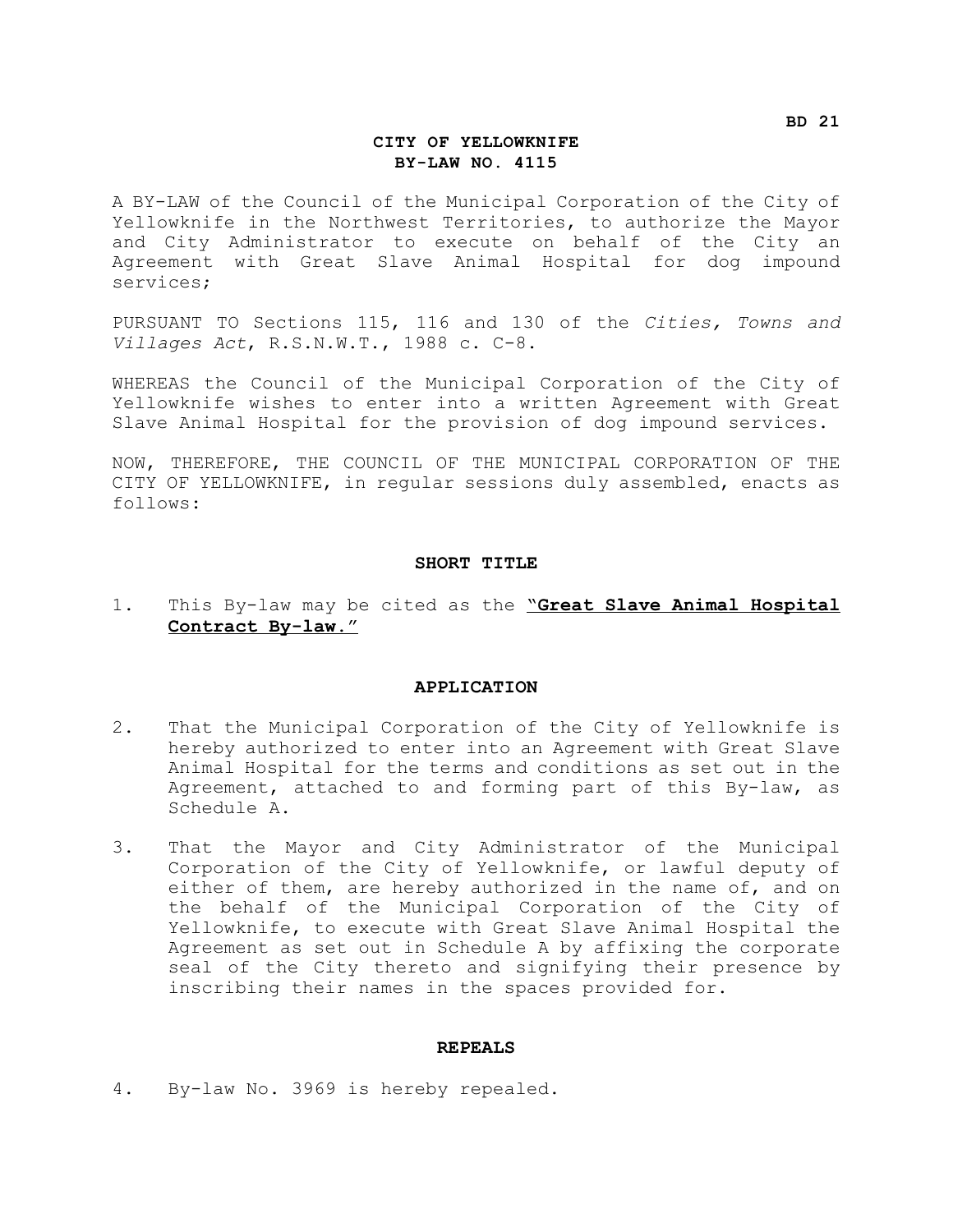#### **EFFECT**

3. This By-law shall come into effect upon receiving Third Reading and otherwise meets the requirements of Section 57 of the *Cities, Towns and Villages Act*.

Read a First Time this \_\_\_\_\_\_\_ day of \_\_\_\_\_\_\_\_\_\_\_\_\_\_\_\_, A.D. 2000.

MAYOR

CITY ADMINISTRATOR

\_\_\_\_\_\_\_\_\_\_\_\_\_\_\_\_\_\_\_\_\_\_\_\_\_\_\_\_\_\_\_\_\_\_

 $\mathcal{L}_\text{max}$ 

Read a Second Time this \_\_\_\_\_\_\_ day of \_\_\_\_\_\_\_\_\_\_\_\_\_\_, A.D. 2000.

MAYOR

CITY ADMINISTRATOR

Read a Third Time and Finally Passed this \_\_\_\_\_\_\_\_ day of \_\_\_\_\_\_\_\_\_\_\_\_\_\_\_\_, A.D. 2000.

MAYOR

CITY ADMINISTRATOR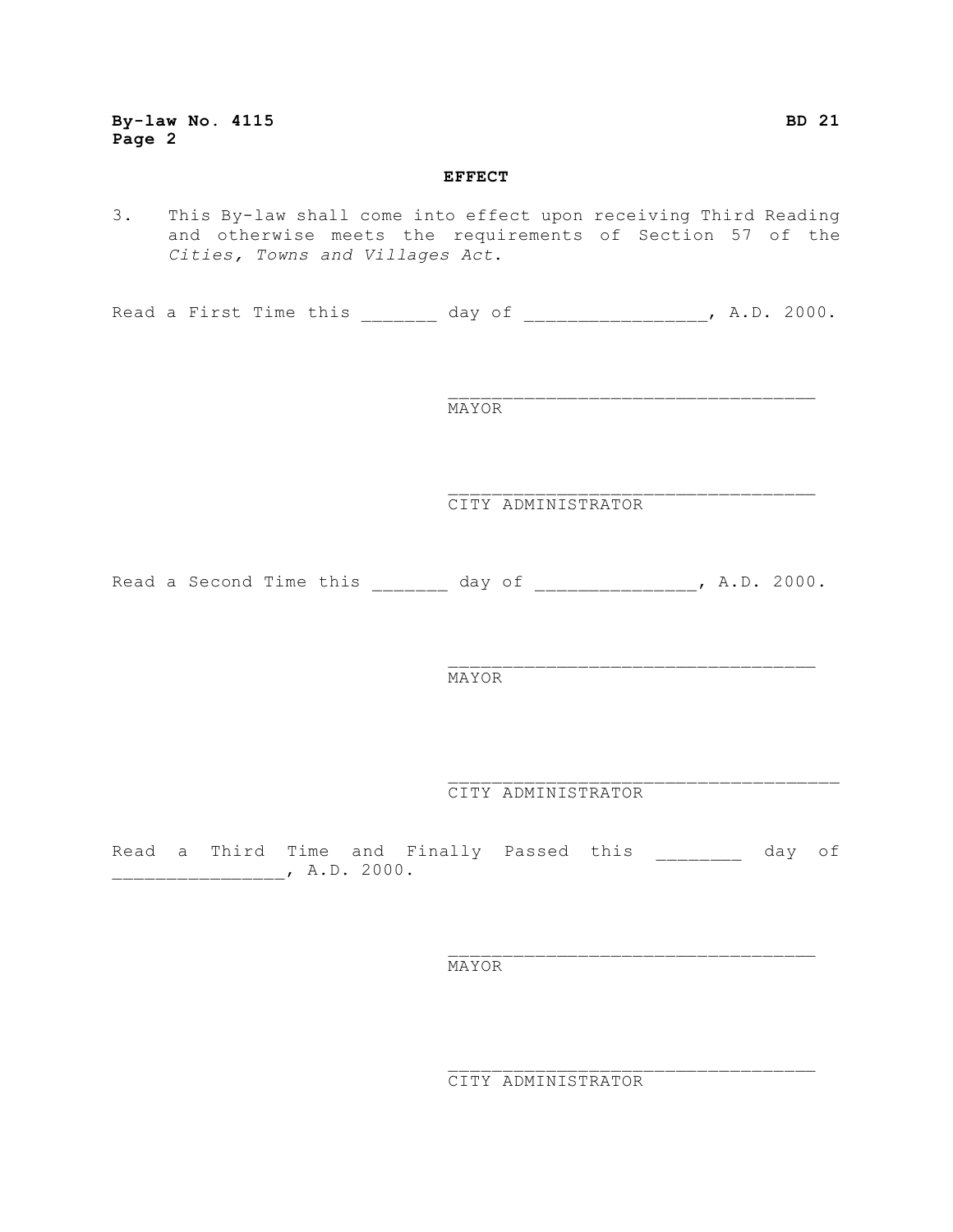**BD 21**

**CITY OF YELLOWKNIFE BY-LAW NO. 4115**

Schedule A

Page 1

#### **SERVICE CONTRACT**

This contract, made and entered into this day of , 2000:

#### **BETWEEN:**

THE MUNICIPAL CORPORATION OF THE CITY OF YELLOWKNIFE ("the City") PO Box 580 Yellowknife, NT X1A 2N4

**OF THE FIRST PART**

#### **AND:**

GREAT SLAVE ANIMAL HOSPITAL ("the Veterinary") P.O. Box 2255 Yellowknife, NT X1A 2P7 **OF THE SECOND PART**

### **WHEREAS:**

The Veterinary is desirous of providing kennel and veterinary services and the City is desirous of having and paying for, from the Veterinary, kennel and veterinary services.

NOW THEREFORE, in consideration of covenants and agreements hereinafter reserved and contained, the parties agree as follows:

#### **ARTICLES**

#### **1 TECHNICAL**

#### 1.1 SCOPE OF CONTRACT

Except as expressly stated herein, the Veterinary shall provide kennel and veterinary services in accordance with the scope of services set out in Appendixes attached to and forming part of this Contract ("the Service"). Without limiting the generality of the foregoing, the Veterinary shall, at its own risk and expense:

1.1.1 organize and perform the Service in accordance with this Contract, including the appendices attached hereto;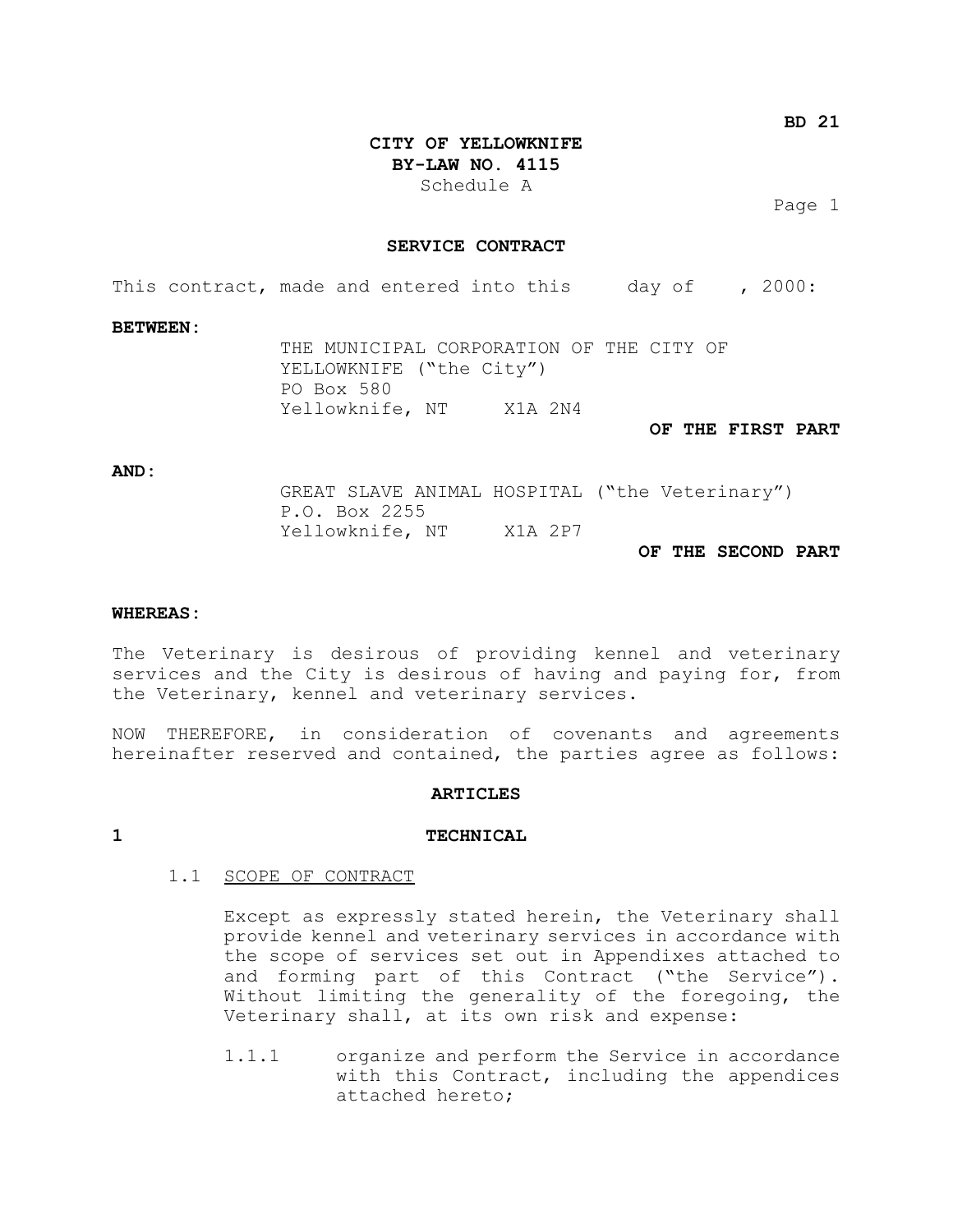- 1.1.2 complete all reports on time required by the City; and
- 1.1.3 obtain all licenses and permits required for the provision of the Service.

#### 1.2 TERM OF CONTRACT

Service shall commence on May 1st, 2000 and shall continue until April 30, 2003.

1.2.1 At the end of the contract period, this Contract may be renewed, at the discretion of the Senior Administrative Officer, provided acceptable service and competitive pricing is maintained.

#### 1.3 CITY'S REPRESENTATIVE

For the purposes hereof, the City's representative will be the Manager of the City's Municipal Enforcement Division.

#### 1.4 VETERINARY'S REPRESENTATIVE

For the purposes hereof, the Veterinary's representative will be Dr. Tom Pisz.

### **2 FINANCIAL**

#### 2.1 PAYMENT

As consideration for performance hereof, the City will pay the Veterinary according to Appendix B "financial" which shall be deemed as part hereof.

#### **3 GENERAL TERMS AND CONDITIONS**

#### 3.1 INDEPENDENT VETERINARY

3.1.1 The Veterinary is an independent Veterinary, and all persons employed by the Veterinary in connection herewith shall be employees of the Veterinary, and not employees of the City in any respect.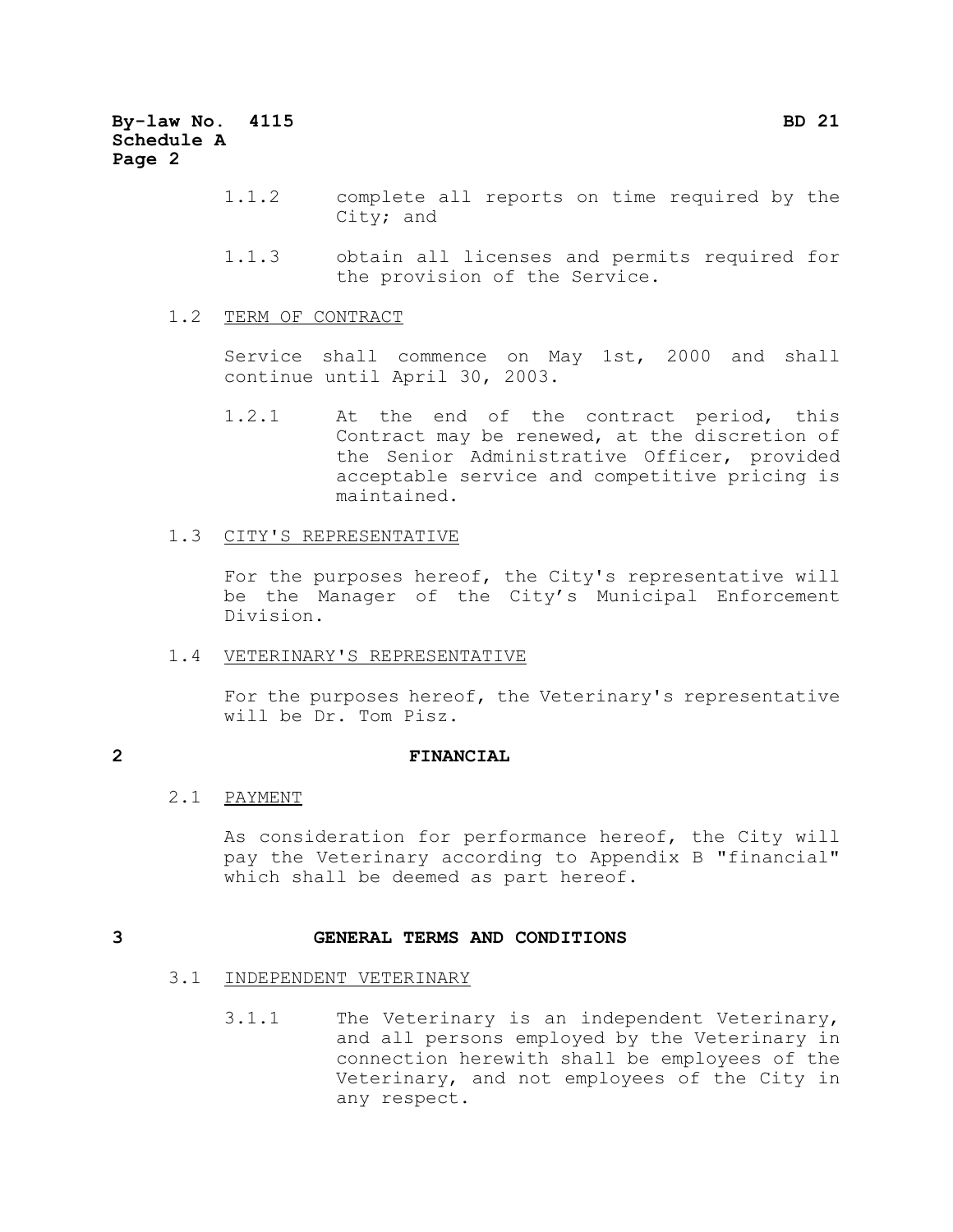3.1.2 The Veterinary is not and shall not hold itself or be held out to be an agent of the City.

#### 3.2 CONTROL OF THE SERVICE

Although the delivery of the Service is the sole responsibility of the Veterinary, the City reserves the right to generally oversee the operations of the Veterinary and to issue directives to the Veterinary to remedy any conditions which the City considers to be detrimental to the Service. The Veterinary will be required to carry out the terms of such directives as soon as possible and, in any event, not more than seven (7) days after receipt of notice in writing from the City. The City shall not supervise or have control or authority over, nor be responsible for, the Veterinary's means, methods, techniques, sequences or procedures.

- 3.2.1 The Veterinary shall effectively direct and supervise the Service to ensure conformance with this Contract.
- 3.2.2 This Contract is administered through the City's Representative.
- 3.2.3 Any person employed by the Veterinary who is deemed by the City's Representative to be incompetent shall be removed from the job, at the request of the City's Representative.

#### 3.3 CONTRACT PERFORMANCE

Payments to the Veterinary shall not be a waiver of any breach of this Contract by the Veterinary or relieve the Veterinary from the performance of any obligations under this Contract.

#### 3.4 REPORTING

All fines, fees and costs collected, as herein described, and copies of records kept, shall be remitted monthly by the Veterinary to the City's representative.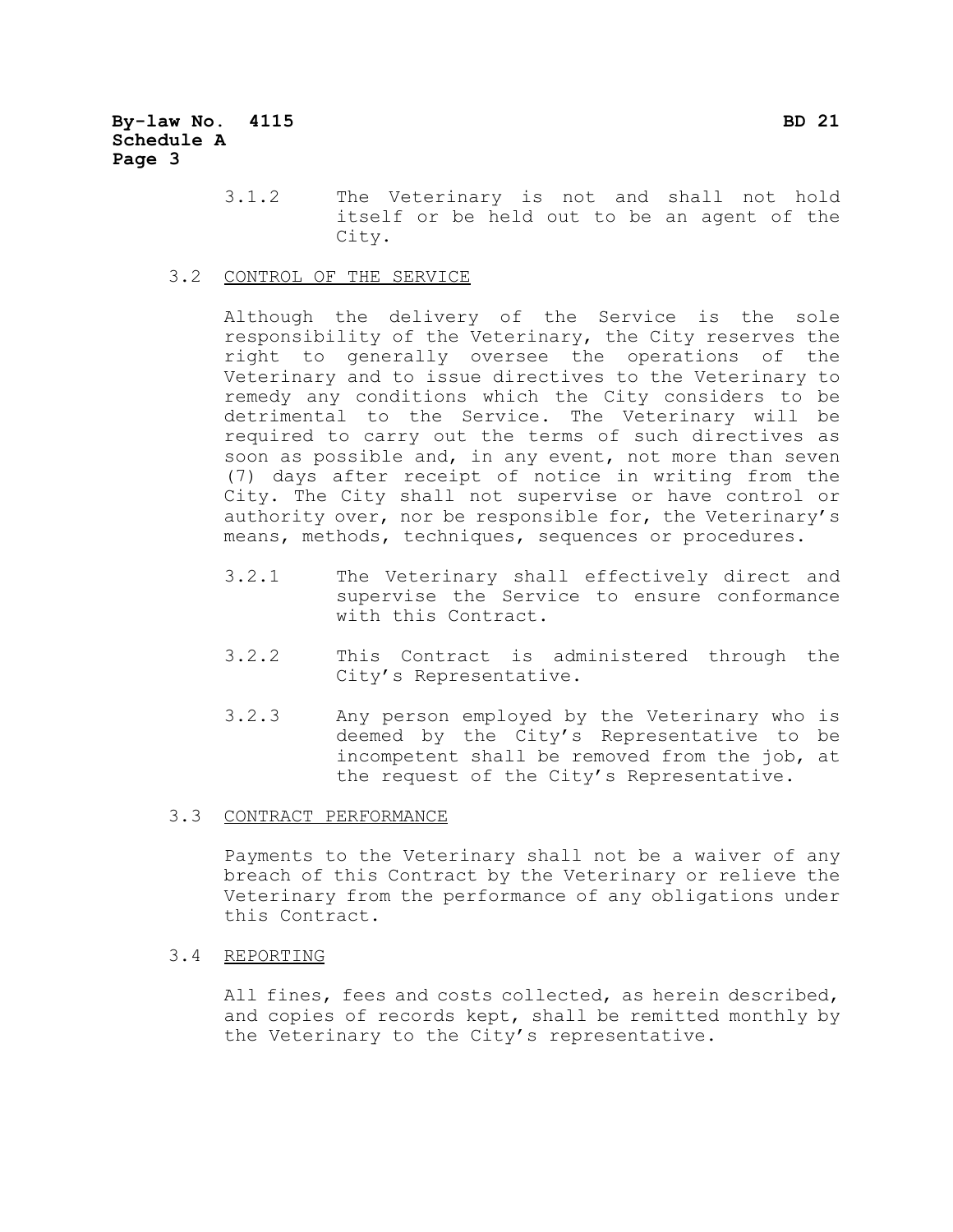#### 3.5 CHANGES

Each change in the Service shall be authorized in advance by written change order issued by the City.

#### 3.6 CODES, STANDARDS, REGULATIONS AND LAWS

- 3.6.1 The parties hereto shall comply with all codes, standards, regulations and laws, Federal, Territorial, or Municipal, pertaining to matters arising out of the Contract. The Veterinary shall acquire and keep in force all required permits and certificates.
- 3.6.2 The Veterinary warrants that all health and building regulations and laws applicable to the operation of the kennels located on the land have been, and shall be, complied with.
- 3.6.3 The City will not be responsible for the Veterinary's failure to comply with applicable codes, standards, regulations and/or laws.

#### 3.7 CONFIDENTIALITY

The Veterinary acknowledges that in performing the Services they may be exposed to certain confidential information. The Veterinary agrees that, except as expressly permitted by the City, they will not at any time during or after the term of this Contract, make use of any confidential information or disclose any confidential information to any person.

#### 3.8 CITY'S OBLIGATIONS

3.8.1 The City warrants that any dog delivered to the Veterinary pursuant to the terms of this Contract has been lawfully seized and impounded, and further warrants that the City is entitled to deliver such dog to the Veterinary.

#### 3.9 VETERINARY'S OBLIGATIONS

3.9.1 Obligations shall be performed in good and professional manner in accordance with the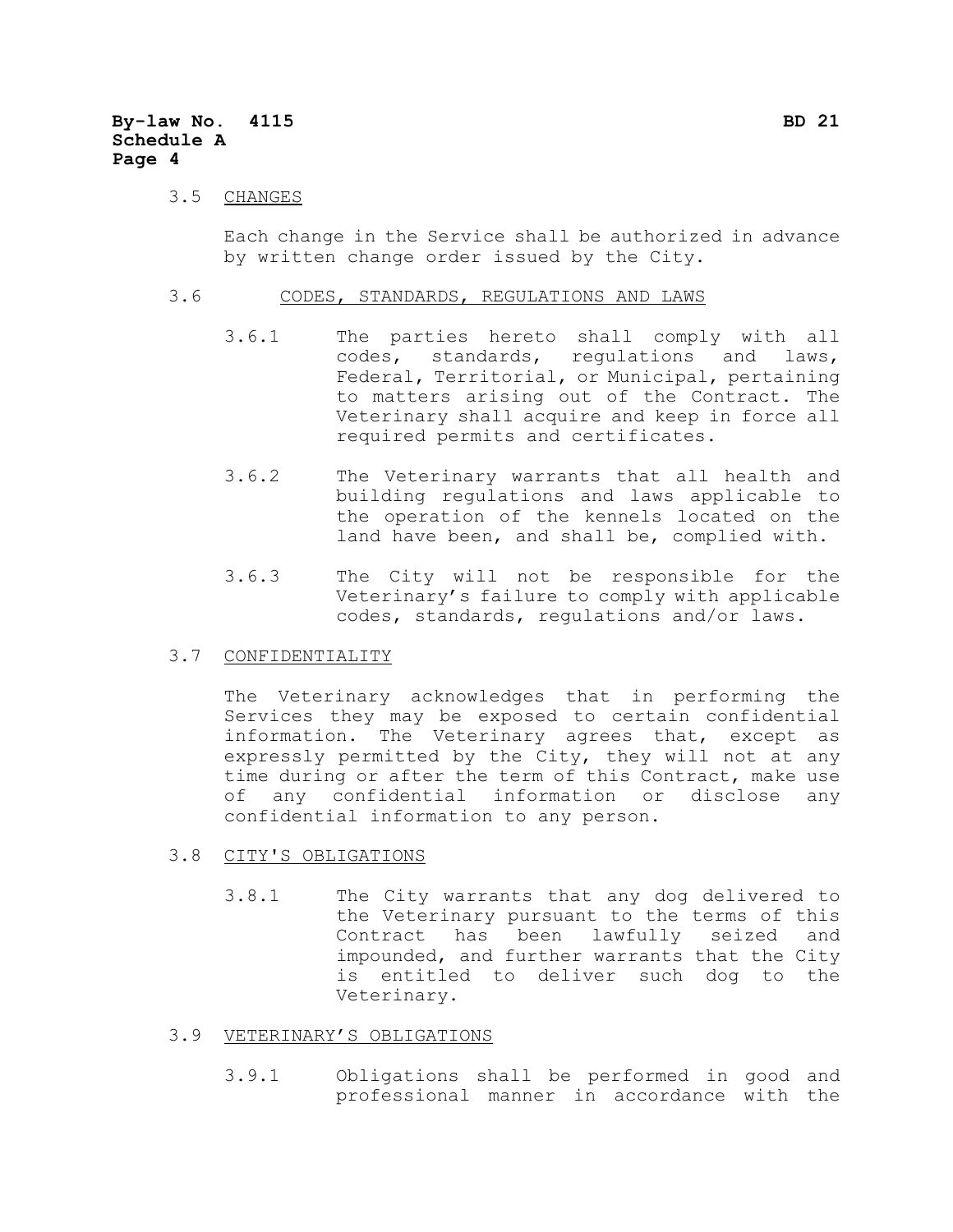**By-law No. 4115 BD 21 Schedule A Page 5**

> description which forms part of this Contract, and conforming to acceptable Veterinary practices whether referred to in this Contract or not.

- 3.9.2 It is understood and agreed that dogs shall be kept and cared for at the kennels on the land and nowhere else. In the event that any dog received by the Veterinary, pursuant to the terms of this Contract, is placed outside the land without the written permission of the Senior Administrative Officer, or his designate, the Veterinary shall be deemed to be in breach of the Contract and shall be liable for any loss of, or injury to, the dog whether or not it results from the negligence of the Veterinary, his agents or servants.
- 3.9.3 The Veterinary shall notify the City in writing of any intention materially to alter the premises or the procedures for keeping, sheltering, and feeding the dogs.
- 3.9.4 Proper records shall be kept by the Veterinary and open for inspection by the City.

#### 3.10 INSPECTION

The City and/or representatives shall at all times have access to the area at which the Veterinary is performing its obligations under this Contract. Any inspections made by the City does not constitute a waiver of any obligation of the Veterinary.

#### 3.11 INDEMNIFICATION

The Veterinary agrees to indemnify and hold harmless the City, it's Council, officers, employees and agents, against and from any and all loss, claims, actions or suits, including costs and attorney's fees, for or on account of injury, bodily or otherwise, to or death of persons, damage to or destruction of property belonging to the City, or others, resulting from, arising out of, or in any way connected with the Veterinary's operations hereunder, excepting only such injury or harm as may be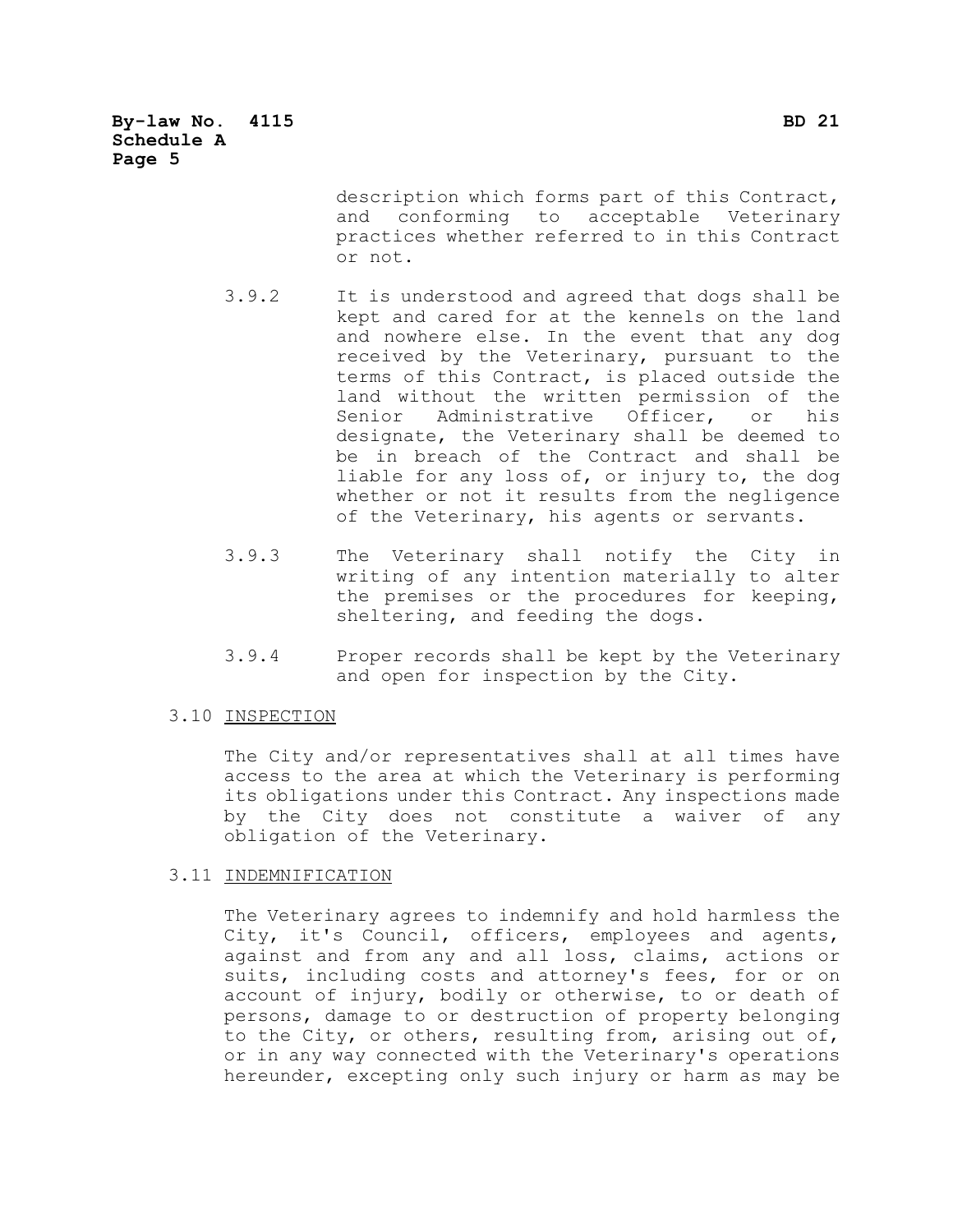caused solely by the fault or negligence of the City, its Council, officers employees or agents.

#### 3.12 APPLICABLE LAW

This Contract shall be governed by the laws of the Northwest Territories.

#### 3.13 INSURANCE

The Veterinary will, during the period of this Contract, carry an insurance company or companies licensed to do business in the Northwest Territories where Service will be accomplished, appropriate liability and other insurance protection as is necessary for the Service involved and which is customary for the trade. Such insurance shall be maintained to underwrite and assume any liability arising from Section 3.11 Indemnification. The limits of liability for each requirement shall not be less than \$1,000,000.00 single limit.

3.13.1 A Certificate of Insurance may, at City's option, be required.

#### 3.14 WORKERS' COMPENSATION

Prior to commencing Service, the Veterinary shall comply with all applicable Workers' Compensation and Employers' Liability Acts in the Northwest Territories and, upon request, shall furnish proof thereof satisfactory to City.

#### 3.15 TIME AND DELAYS

3.15.1 Time is of the essence of this Contract.

#### 3.16 FORCE MAJEURE

If the Veterinary or the City is prevented from or delayed in its performance under this Contract as an unavoidable result of fire, delays in transportation, an act of God or of the Queen's Enemies, an order of a governmental official body, a labor dispute, or other cause beyond its reasonable control, the time for performance of that party shall be extended by the length of time it is so prevented or delayed. If any event of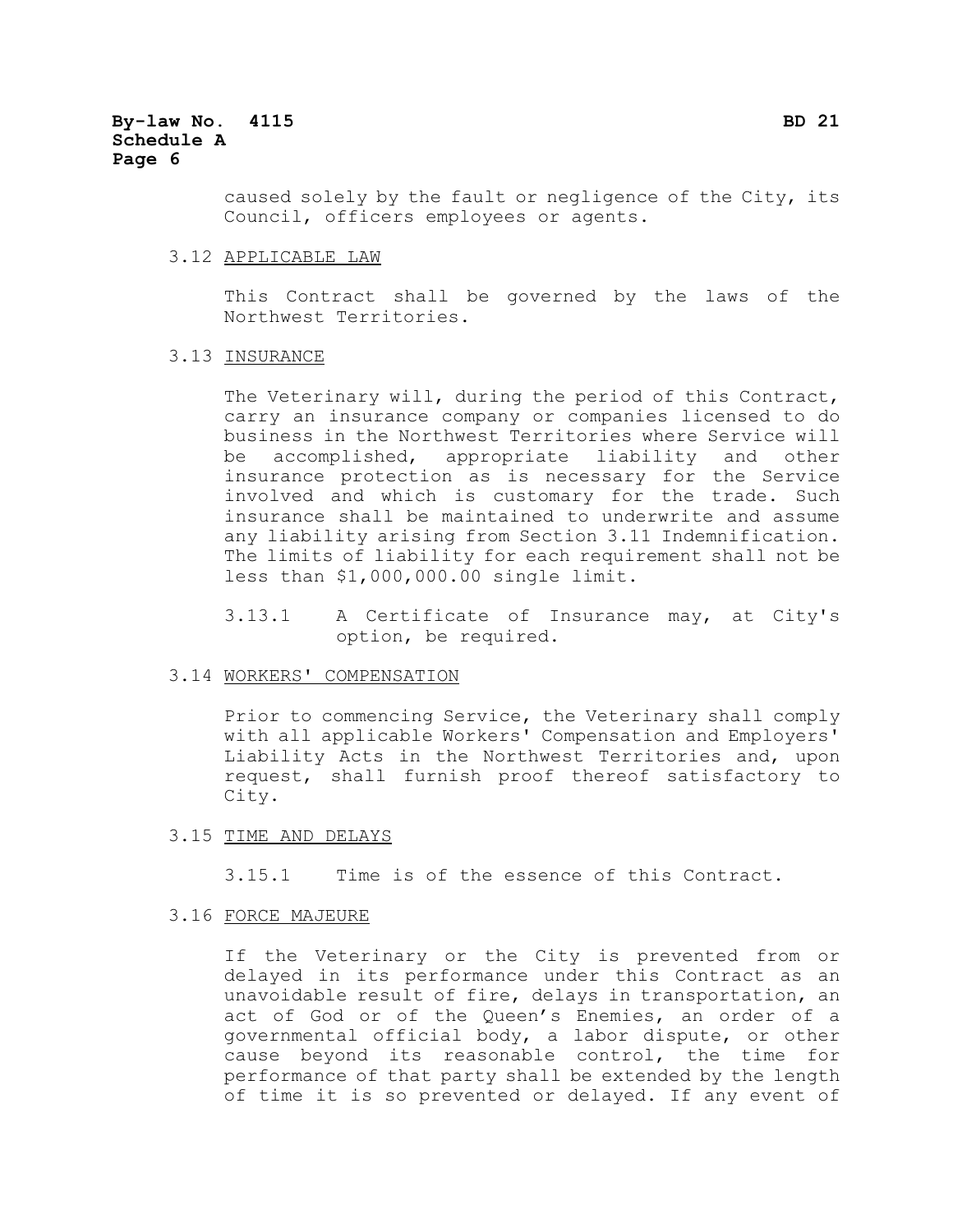force majeure involving the Veterinary or its subcontractors disrupts, or threatens to disrupt, the City's operations, the City may cancel this Contract by written notice terminating without liability all obligations imposed by this Contract.

#### 3.17 NO ASSIGNMENT, DELEGATION OR SUB-CONTRACT

The Veterinary shall not assign this Contract nor delegate or sub-contract any of the Services to be performed by it hereunder without the express written consent of the City in a By-law. Any such attempted assignment, delegation or sub-contract shall entitle the City to terminate. If assignment, delegation or subcontract is done with such consent it shall not relieve the Veterinary from its responsibility for the performance of any of its obligations hereunder.

#### 3.18 NO WAIVER

The City may at any time insist upon strict compliance with the terms and conditions of this Contract, notwithstanding any previous custom, practice or course of dealing to the contrary. Conversely, the failure of the City to insist upon or enforce strict compliance with any of the terms and conditions of this Contract or to exercise any rights herein shall not be construed as a waiver or relinquishment to any extent of its right to assert or rely upon such terms or rights on any future occasion.

#### 3.19 UNAUTHORIZED USE OF NAME

The Veterinary shall not, without prior written approval of the City make any statement or publish or release to any other person any photograph, advertisement, testimonial, letter or commendation or approval, or any other document or written matter which might imply the City's approval of the products, actions, or performance of the Veterinary.

#### 3.20 RENEGOTIATION

Except for pricing, as per Appendix B, renegotiation of the terms and conditions of this Contract may be proposed by either party upon three (3) months written notice,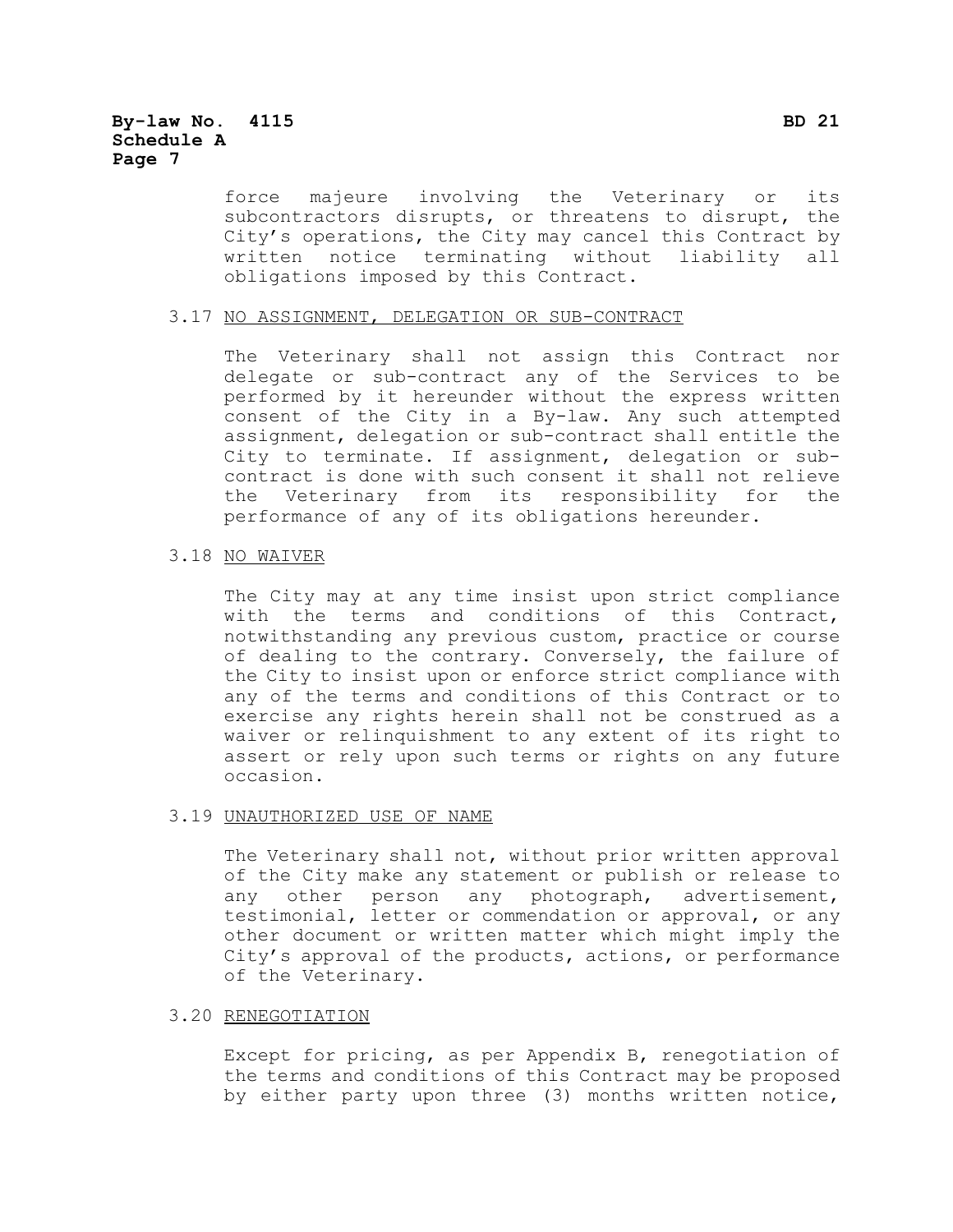delivered to the other party at its proper address set out below.

#### 3.21 SUSPENSION OF SERVICE

The City may, at any time, suspend any part of the Service, including all remaining Service, for any reason whatsoever by giving notice to the Veterinary specifying the part of Service to be suspended and the effective date of suspension. The Veterinary shall continue to prosecute any unsuspended part of the Service. Suspension, as aforesaid, shall not limit or waive the Veterinary's responsibility pursuant to Article 1. The City shall not be held liable for any damages or loss of anticipated profits on account of suspension of any part of the Service.

#### 3.22 TERMINATION FOR CONVENIENCE

Either party may terminate this Contract at any time by giving three (3) months written notice to the other party. Such termination shall not affect the rights of the parties which have accrued prior to the date of termination and shall not relieve any party from obligations arising during the term thereof. In the event of termination, the Veterinary and the City shall each be released and discharged from any claims by one against the other in connection with the termination of this Contract of the Service herein described. The City shall not be held liable for damages or loss of anticipated profits on account of such termination.

#### 3.23 TERMINATION FOR CAUSE

The City retains the right to terminate this Contract without notice or penalty if the Veterinary does not provide acceptable service or maintain competitive prices.

#### 3.24 DEFAULT

- If:
- 3.24.1 the Veterinary fails to comply with any of the terms or conditions of this Contract;
- 3.24.2 a proceeding in bankruptcy, receivership or insolvency is instituted by or against the Veterinary or his property; or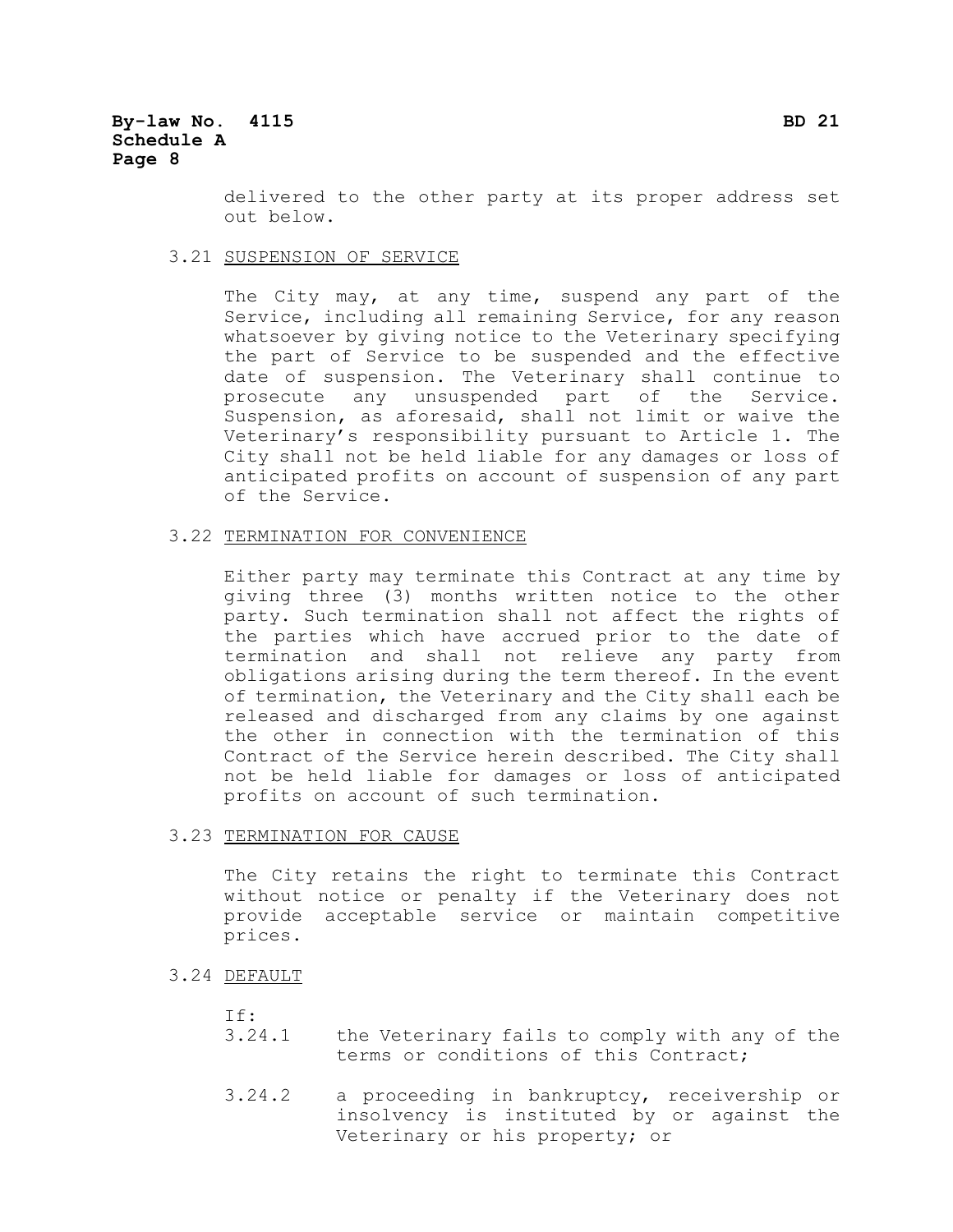3.24.3 the Veterinary makes an assignment for the benefit of creditors;

the City may sue the Veterinary for damages or terminate the Contract without notice or penalty.

#### 3.25 OTHER CONDITIONS

- 3.25.1 The Contract shall operate for the benefit of and be binding upon the respective executors, administrators, successors and assigns of the City and the Veterinary.
- 3.25.2 Headings, titles and marginal notes which appear in the Contract Documents are inserted for convenience only and shall not be used to explain or clarify the clauses or paragraphs below or opposite which they appear.
- 3.25.3 Absolutely no deviations from the Terms and Conditions as contained in this Agreement will be permitted.
- 3.25.4 The words "Veterinary" and "he" or any derivative thereof shall have a plural, feminine or neuter meaning where the context so requires.

#### 3.26 COMPLETE AGREEMENT

- 3.26.1 This Contract and attachments constitutes the complete Contract between the parties. It supersedes and shall have effect in substitution for all previous agreements. It is subject to change only by an instrument executed in writing by the City.
- 3.26.2 In the event of a conflict between this Contract and the Veterinary's proposal submission or the City's original Request for Proposals, this Contract shall apply.

#### 3.27 NOTICES

Where notice is required or permitted to be served by one party on the other the notice shall be given in writing and may be delivered personally, delivered or sent by mail or facsimile transmission at the following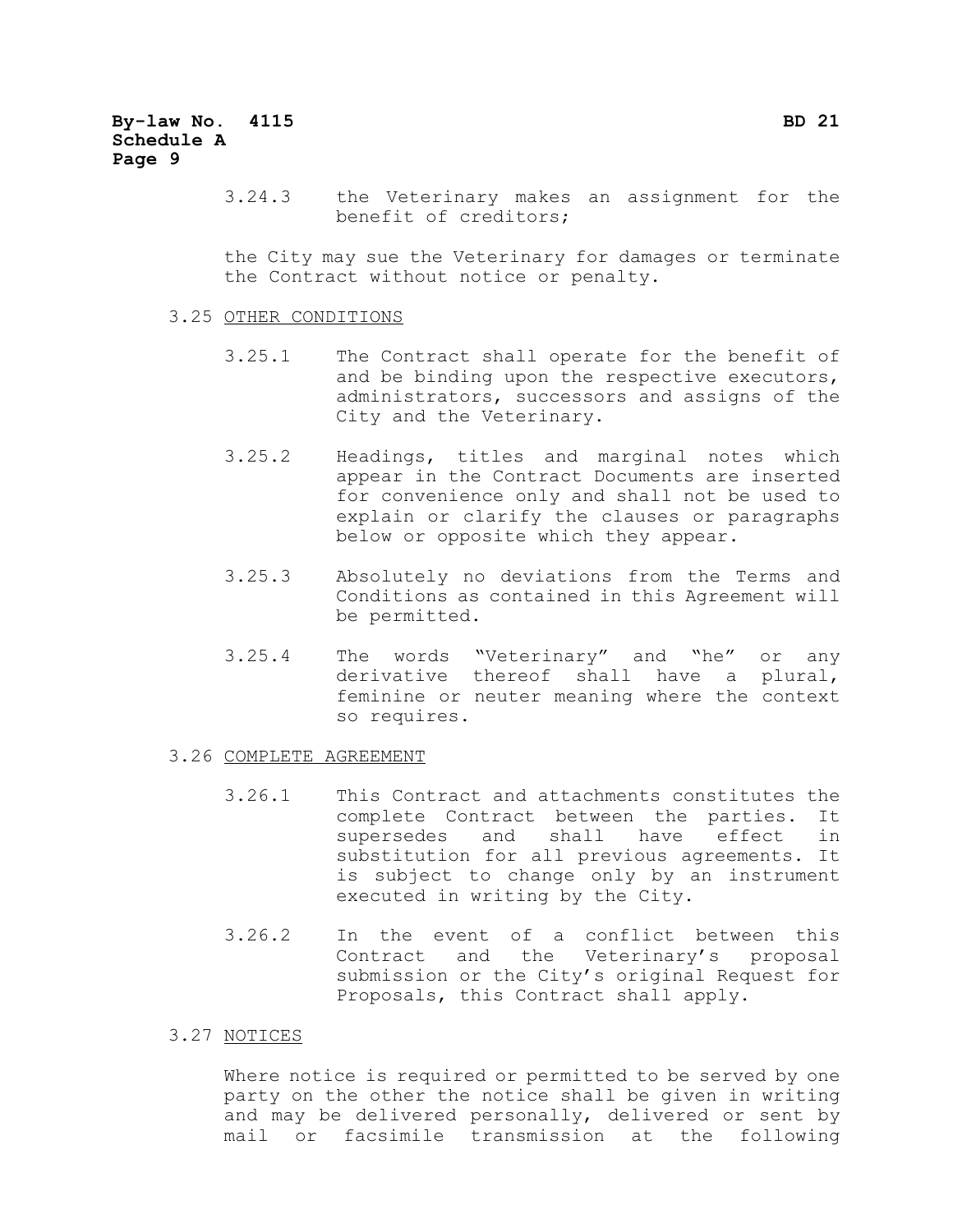#### **By-law No. 4115 BD 21 Schedule A Page 10**

addresses:

| Notices to: | City of Yellowknife<br>P.O. Box 580<br>Yellowknife, NT X1A 2N4<br>Attention: Mr. Doug Gillard              |
|-------------|------------------------------------------------------------------------------------------------------------|
| Notices to: | Great Slave Animal Hospital<br>P.O. Box 2255<br>Yellowknife, NT X1A 2P7<br>Attention: Dr. Tom Pisz, D.V.M. |

Notwithstanding the above, each party shall use the most expeditious method of giving the written notice or communication.

A written notice or communication sent by mail shall be deemed to have been received ten days from the date of posting. Whenever a notice or communication is sent by facsimile transmission, acknowledgment from the receiving party must be given to the other party that the notice or communication has in fact been received, for it to be effective; if no such acknowledgment is given, it shall be deemed to have been received ten days from the date of posting of the original document.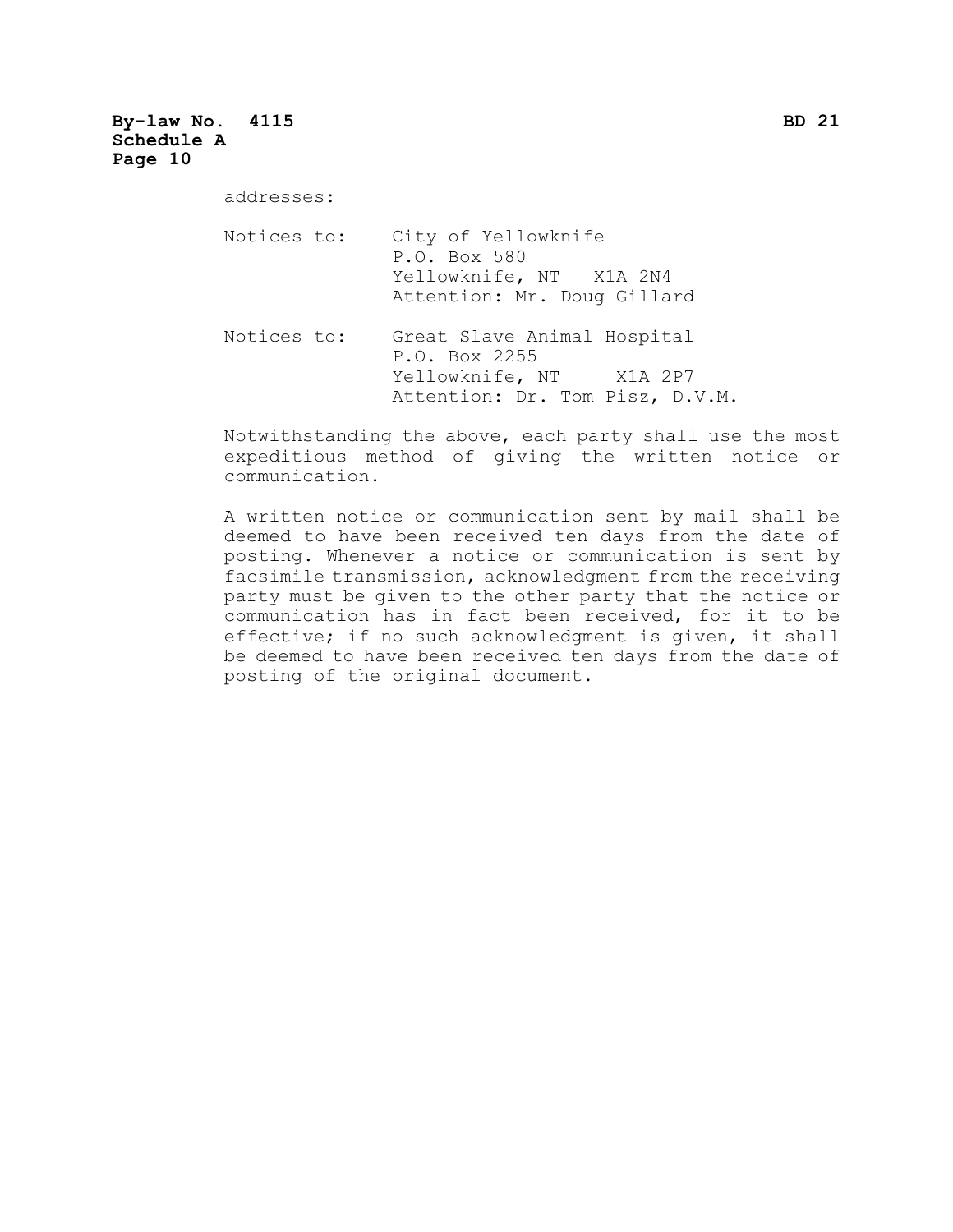**By-law No. 4115 BD 21 Schedule A Page 11**

#### **4. EXECUTION**

IN WITNESS WHEREOF, the parties hereto have entered into this Contract to be effective the date it is executed by the City.

GREAT SLAVE ANIMAL HOSPITAL MUNICIPAL CORPORATION OF THE CITY OF YELLOWKNIFE

By By

Mayor

Title City Administrator

Date Executed **Date Executed** 

(SEAL) (SEAL)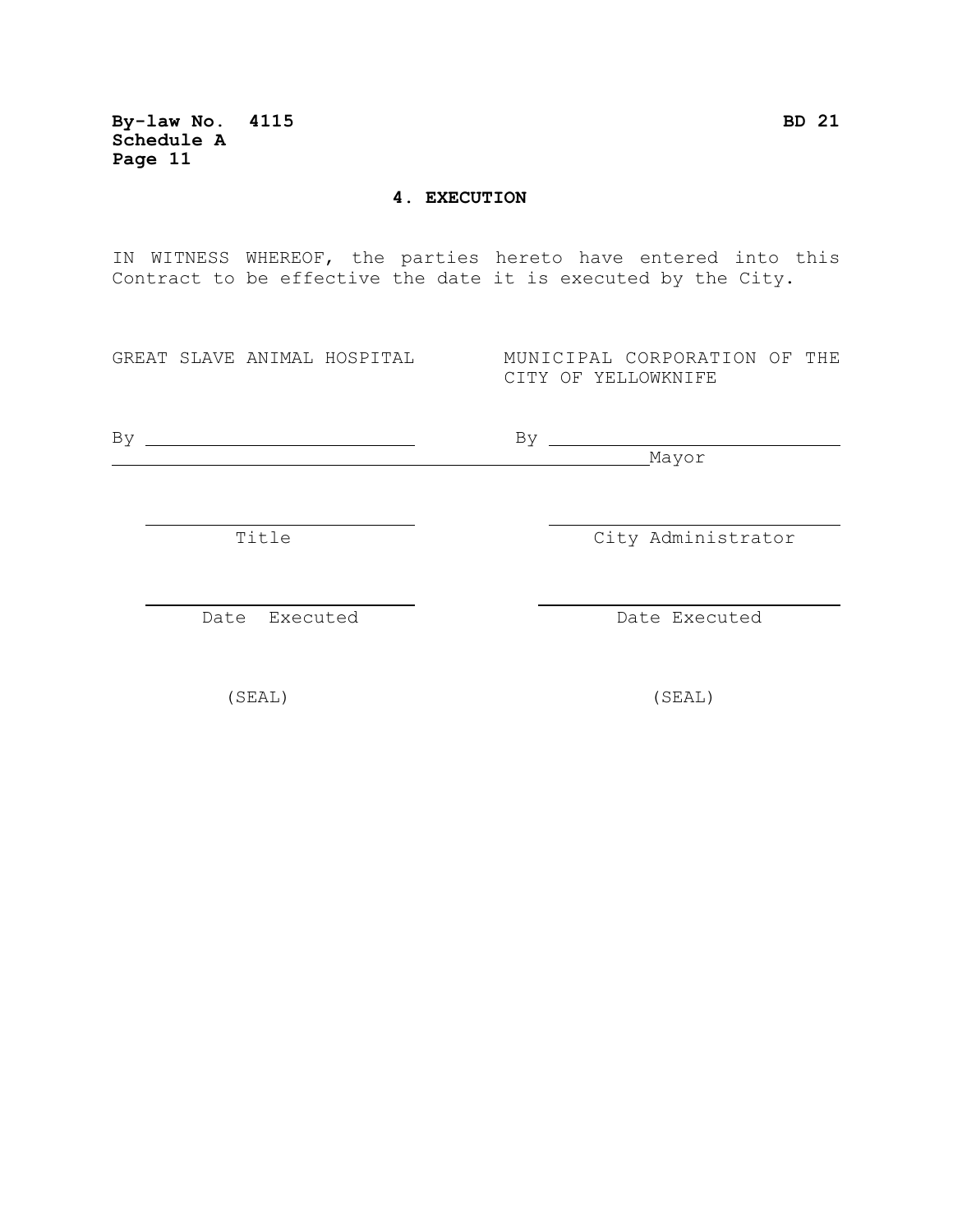# **FINANCIAL**

#### 1 PAYMENT

- 1.1 As consideration for performance, the City shall pay the Veterinary:
	- 1.1.1 effective May  $1^{st}$ , 2000, to April 30, 2003, the sum of \$13.70 per dog day<sup>1</sup> payable at the end of the month during which such services were rendered;
	- 1.1.2 effective May  $1^{st}$ , 2000, to April 30, 2003, a fee of \$30.31 for euthanasia of any dog, as required and authorized under this by-law, payable at the end of the month during which such services were rendered; and
	- 1.1.3 effective May  $1^{st}$ , 2000, to April 30, 2003, a fee of \$1.54 per pound of body weight, with a minimum of \$30.31, for the cremation of dogs put down through euthanasia, as authorized under this by-law, payable at the end of the month during which such services were rendered.
- 1.2 Consideration in 1.1 is subject to the provision that the City will not be responsible for any dog impounded for more than five (5) working days.
	- 1.2.1 If a dog must be quarantined, under the provisions of Section 25 of the Dog By-law, the City will bear the costs of impoundment for five (5) working days and the costs of quarantining for a period of ten (10) working days subject to the provisions of Section 25 of the Dog By-law.
- 1.3 The Veterinary shall be entitled to a monthly payment of twenty-seven and a half (27.5) percent of the amounts set out in Appendix A, clause 6.1 and clause 6.2 commencing in the month following that in which the monies collected were remitted to the City.
- 1.4 Prices are in Canadian Currency.

<sup>1</sup> "Dog day" means any calendar day or portion thereof when a dog is kept and cared for by the Veterinary pursuant to the terms of this Contract.